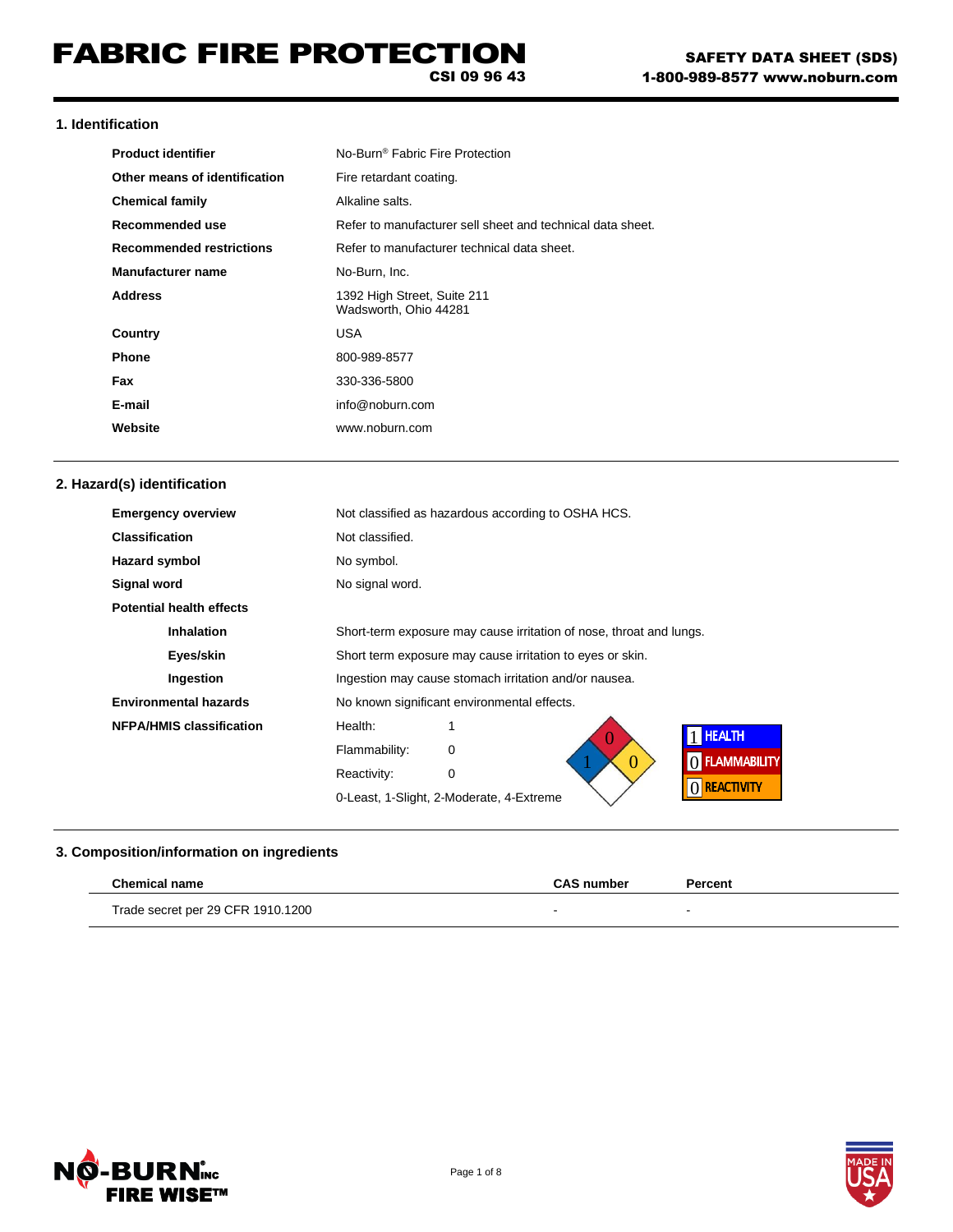# FABRIC FIRE PROTECTION

CSI 09 96 43

## **4. First-aid measures**

| <b>Inhalation</b>   | Remove person to fresh air. If necessary, give artificial respiration or CPR.                                    |  |
|---------------------|------------------------------------------------------------------------------------------------------------------|--|
| <b>Skin contact</b> | Wash skin with soap and water. Launder clothing before reuse.                                                    |  |
| Eye contact         | Immediately flush with gentle stream of tepid water for 15 minutes. Get medical attention if<br>necessary.       |  |
| Ingestion           | Do not induce vomiting. Keep warm and at rest. Give 2-3 glasses of water. Get medical attention if<br>necessary. |  |

#### **5. Fire-fighting measures**

| Suitable extinguishing media                                      | Carbon dioxide, dry chemical, foam, water spray. |
|-------------------------------------------------------------------|--------------------------------------------------|
| Unsuitable extinguishing<br>media                                 | None.                                            |
| Specific hazards arising from<br>the substance or mixture         | None.                                            |
| Special protective equipment<br>and precautions for fire-fighters | None.                                            |

## **6. Accidental release measures**

| <b>Personnel precautions</b>     | None.                                                                                                                             |
|----------------------------------|-----------------------------------------------------------------------------------------------------------------------------------|
| <b>Environmental precautions</b> | Avoid runoff into storm sewers, ditches, and waterways.                                                                           |
| <b>Cleanup measures</b>          | Spills should be contained, solidified, and placed in suitable containers for disposal. Wash exposed<br>skin with soap and water. |

## **7. Handling and storage**

| Precautions for safe handling      | Avoid breathing mist. Avoid prolonged skin contact.                                                                   |  |
|------------------------------------|-----------------------------------------------------------------------------------------------------------------------|--|
| <b>Engineering controls</b>        | Use local exhaust ventilation if sprayed inside. Otherwise, general ventilation is adequate.                          |  |
| <b>Conditions for safe storage</b> | Store in original sealed containers, upright, and in a cool, dry place away from concentrated acids<br>and alkalines. |  |
| Storage temperature                | Minimum: $40^{\circ}F$ (4 $^{\circ}C$ ) Maximum: $90^{\circ}F$ (32 $^{\circ}C$ ).                                     |  |
| <b>Shelf life</b>                  | 24 months from date of manufacture.                                                                                   |  |

### **8. Exposure controls/personal protection**

| <b>Exposure controls</b>                             | Use appropriate engineering controls such as proper ventilation. Where such systems are not<br>effective, wear suitable personal protective equipment, which performs satisfactorily and meets<br>OSHA or other recognized standards.                                                                                                                                                                |
|------------------------------------------------------|------------------------------------------------------------------------------------------------------------------------------------------------------------------------------------------------------------------------------------------------------------------------------------------------------------------------------------------------------------------------------------------------------|
| Personal protective equipment<br>Eye/face protection | Wear goggles to avoid overspray and splashing. Eye and face protection should be in accordance<br>with OSHA 29 CFR 1910.133.                                                                                                                                                                                                                                                                         |
| Hand/arm protection                                  | Rubber or plastic gloves are recommended.                                                                                                                                                                                                                                                                                                                                                            |
| <b>Respiratory protection</b>                        | If sprayed, wear an air-purifying respirator approved by NIOSH in accordance with OSHA 29 CFR<br>1910.134(d)(1)(ii). If used in a confined area, a full-face, powered air-purifying respirator (PAPR) or<br>supplied-air respirator (SAR) is recommended. Use respirators in accordance with 29 CFR<br>1910.134(d)(3)(i)(A) Table 1, 29 CFR 1910.134(d)(3)(iii)(B) and 29 CFR 1910.134(d)(3)(iv)(B). |



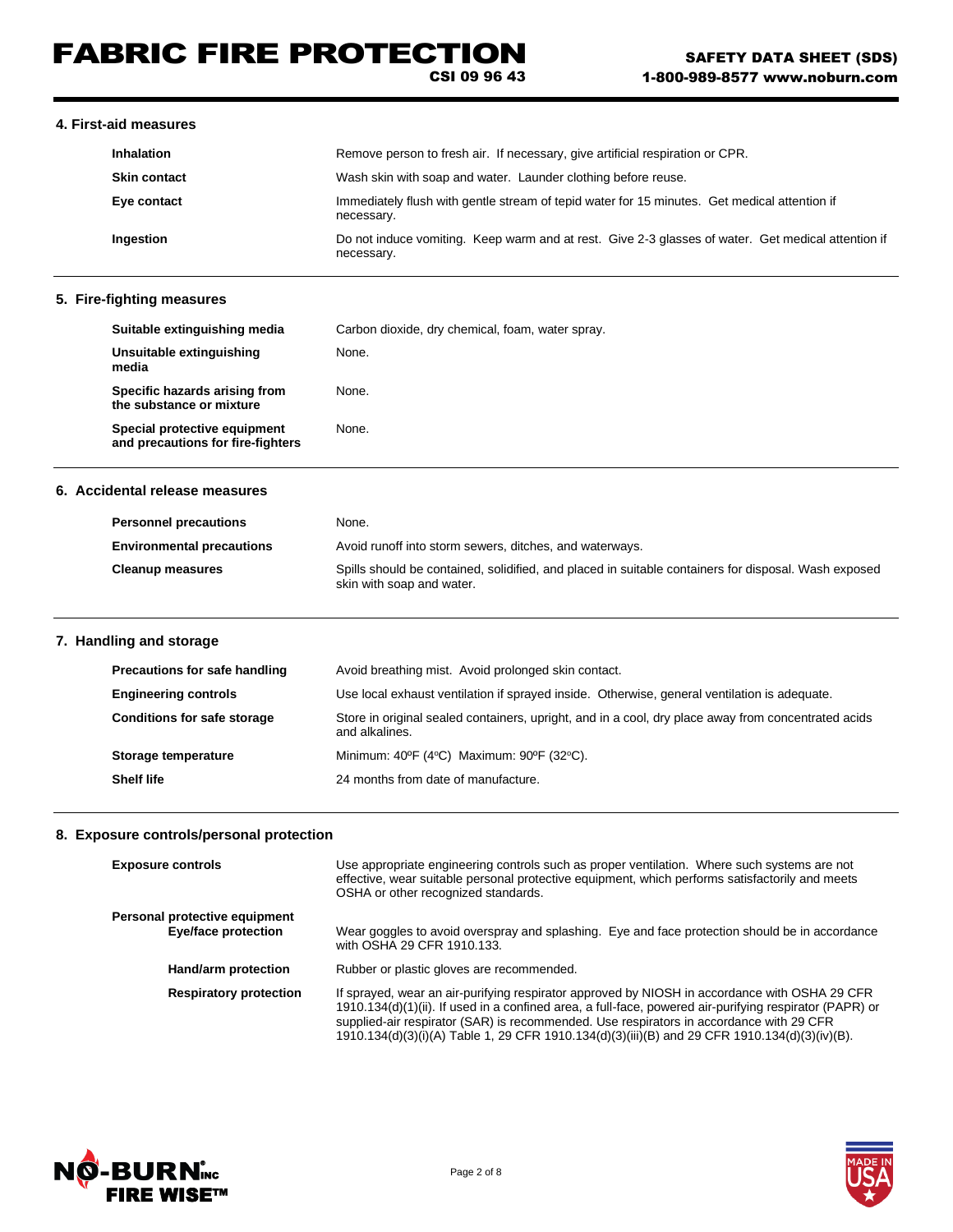CSI 09 96 43

### **9. Physical and chemical properties**

|     | Appearance<br><b>Physical state</b>           | Liquid.                                                                                         |
|-----|-----------------------------------------------|-------------------------------------------------------------------------------------------------|
|     | Color                                         | Transparent.                                                                                    |
|     | Odor                                          | No odor.                                                                                        |
|     | <b>Odor threshold</b>                         | Not applicable.                                                                                 |
|     | рH                                            | $7-8.$                                                                                          |
|     | % volatile by vol                             | 85%.                                                                                            |
|     | <b>Freezing point</b>                         | Not applicable.                                                                                 |
|     | <b>Boiling point</b>                          | 212°F (100°C).                                                                                  |
|     | <b>Flash point</b>                            | >212°F (100°C).                                                                                 |
|     | <b>Water solubility</b>                       | Complete.                                                                                       |
|     | <b>Specific gravity</b>                       | 1.08.                                                                                           |
|     | <b>Evaporation rate</b>                       | Not applicable.                                                                                 |
|     | Vapor pressure                                | Not applicable.                                                                                 |
|     | Vapor density                                 | Not applicable.                                                                                 |
|     | <b>VOC Content</b>                            | 0 g/L (EPA Method 24).                                                                          |
|     | <b>VOC Emissions</b>                          | ≤0.5 mg/ $M^3$ .                                                                                |
|     | 10. Stability and reactivity                  |                                                                                                 |
|     | Reactivity                                    | Not reactive (no special reactivity).                                                           |
|     | <b>Chemical stability</b>                     | Stable under normal conditions.                                                                 |
|     | Incompatible materials                        | None.                                                                                           |
|     | <b>Decomposition materials</b>                | None.                                                                                           |
|     | 11. Toxicological information                 |                                                                                                 |
|     | <b>Acute toxicity</b>                         | Toxicity testing of formula components indicates very low oral toxicity or skin/eye irritation. |
|     | <b>Potential health effects</b><br>Inhalation | Short-term exposure may cause irritation of nose, throat and lungs.                             |
|     | Eyes/skin                                     | Short term exposure may cause irritation of the eyes or skin.                                   |
|     | Ingestion                                     | Ingestion may cause stomach irritation and/or nausea.                                           |
|     |                                               |                                                                                                 |
| 12. | Ecological information                        |                                                                                                 |

## **12. Ecological information**

| Ecotoxicity                      | No data available. |
|----------------------------------|--------------------|
| Persistence and degradability    | No data available. |
| <b>Bioaccumulative potential</b> | No data available. |
| <b>Mobility in soil</b>          | No data available. |
| Other adverse effects            | No data available. |



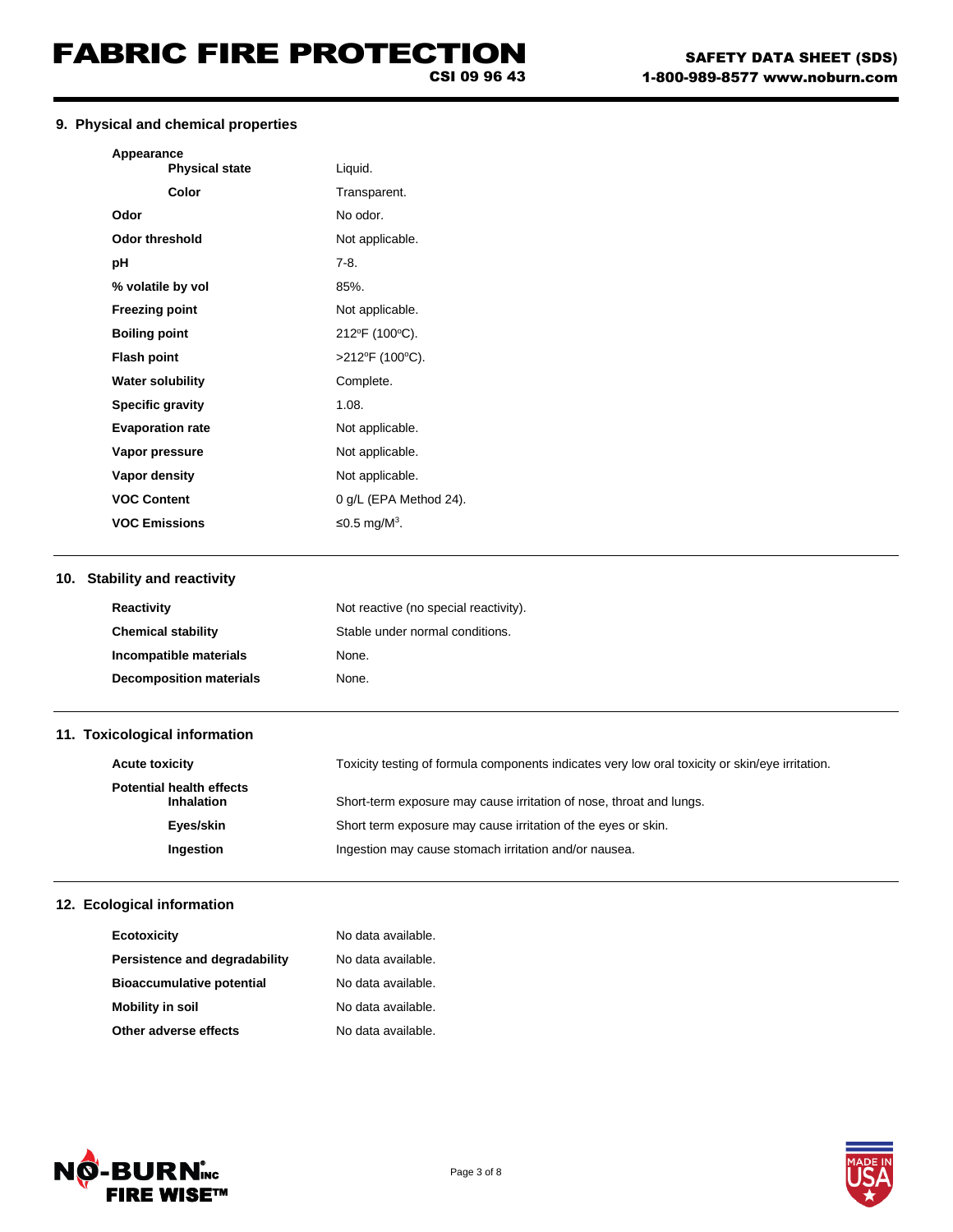CSI 09 96 43

#### **13. Disposal considerations**

| Waste disposal of product             | Do not discharge product into storm or waste water sewer systems.                                                                                                                                                                                                                                                          |  |
|---------------------------------------|----------------------------------------------------------------------------------------------------------------------------------------------------------------------------------------------------------------------------------------------------------------------------------------------------------------------------|--|
| Contaminated packaging                | Dispose of in accordance with federal, state and local regulations.                                                                                                                                                                                                                                                        |  |
| <b>Container disposal</b>             | Non-hazardous paint container free of paint or debris. Pails may be recycled in accordance with your<br>local recycling and waste management requirements. If construction includes deconstruction and<br>reclamation of plastic construction products, it may be necessary to sort plastics according to<br>designations. |  |
| 14. Transport information             |                                                                                                                                                                                                                                                                                                                            |  |
| <b>Land transport</b><br><b>HSDOT</b> | Non-hazardous product Not requisied                                                                                                                                                                                                                                                                                        |  |

| <b>USDOT</b>                           | Non-hazardous product. Not regulated. |
|----------------------------------------|---------------------------------------|
| <b>Marine transport</b><br><b>IMDG</b> | Non-hazardous product. Not regulated. |
| Air transport<br>IATA                  | Non-hazardous product. Not regulated. |

#### **15. Regulatory information**

**EU Regulations (EC) No. 1907/2006** None of the components are listed. **(REACH) Annex XIV – List of substances subject to authorization Substances of very high concern**

Additional safety, health and Not applicable. **environmental regulations**

#### **16. Other information**

**Complies with OSHA Hazard Communication Standard 29 CFR 1910.1200.**

**Preparation information**

**SDS revision date** October 2020 **Prepared by No-Burn, Inc.** 

**Disclaimer** No-Burn, Inc. cannot anticipate all conditions under which this information and its product, or the products of other manufacturers in combination with its product, may be used. It is the user's responsibility to ensure safe conditions for handling, storage and disposal of the product, and to assume liability for loss, injury, damage or expense due to improper use. The information given is presented in good faith and believed to be correct as of the date hereof, based on available data, material components, and similar materials.

**No-Burn, Inc. SALES INFORMATION AND ORDER PLACEMENT 1-800-989-8577 TECHNICAL INFORMATION 1-800-989-8577** [www.noburn.com](http://www.noburn.com/)

**TRADEMARKS** No-Burn, No-Burn logo and Fire Wise are trademarks owned by or licensed to No-Burn®, Inc. **LIMITED WARRANTY** No-Burn®, Inc. warrants that the No-Burn® formula will be manufactured to the same specifications and quality, and will perform equally to the tests performed by the independent laboratories when properly applied. Warranty coverage is limited solely to the cost of product purchased hereunder and specifically excludes incidental expenses and consequential damages. The applicator warrants that the product, in its original form from the manufacturer, will be stored, mixed and/or applied as directed in the guidelines published by No-Burn®, Inc., to every reasonably accessible area that has been specified for protection. All implied warranties, from No-Burn®, Inc. or the applicator are excluded. There may be situations and materials for which No-Burn® will not prevent a fire from igniting or retard the progress of a fire.

**POLICY & PROCEDURES** All sales of this product by No-Burn, Inc. are subjected to our Policy & Procedures available at http://noburn.com/polices-procedure

**UPDATES AND CURRENT INFORMATION** Revised 07-Oct-2020. The information in this document may change without notice.

© 2020 No-Burn, Inc.

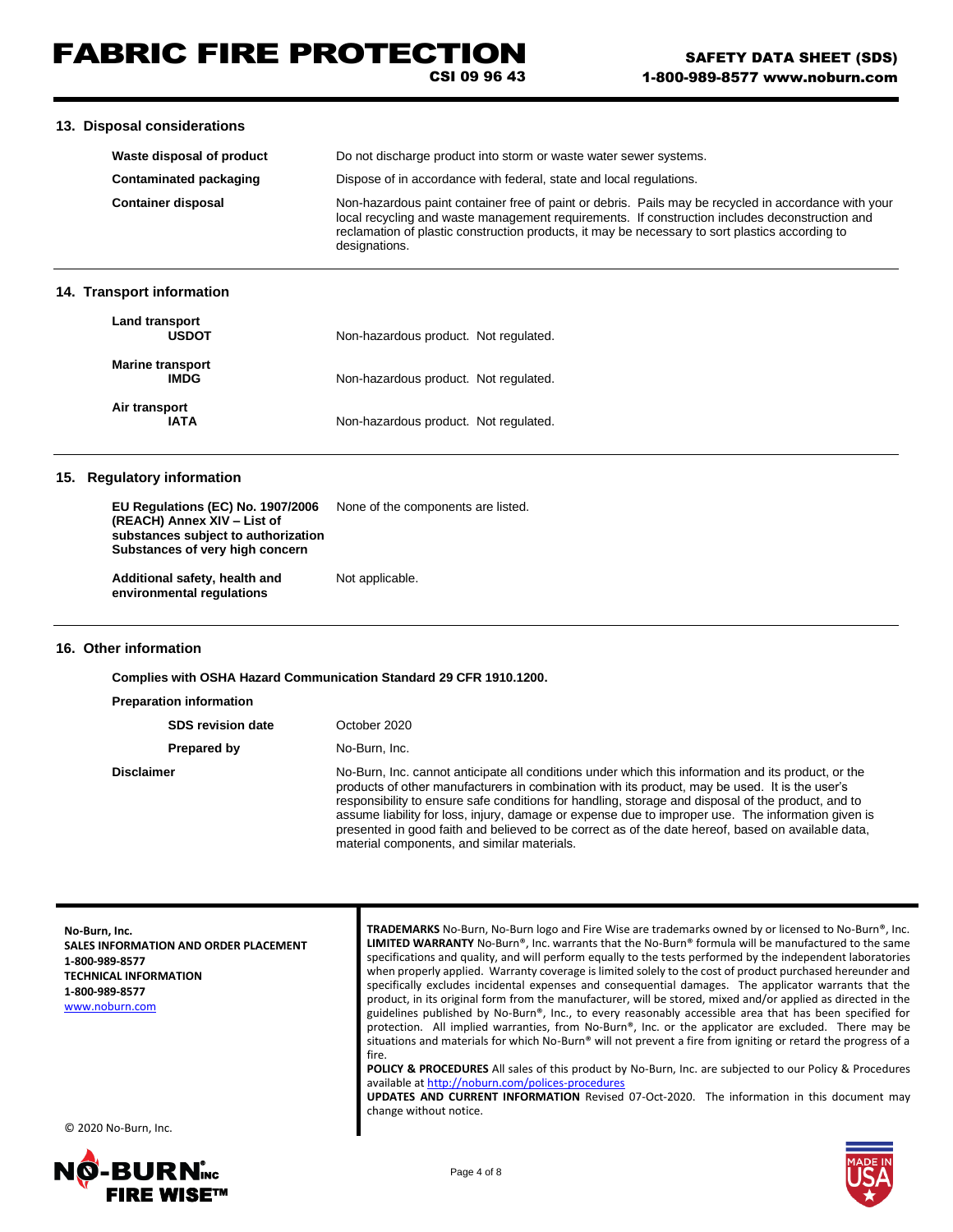#### **1. Identificación**

| Identificador del producto     | No-Burn <sup>®</sup> Fabric Fire Protection                            |
|--------------------------------|------------------------------------------------------------------------|
| Otros medios de identificación | Revestimiento ignífugo.                                                |
| Familia química                | Sales alcalinas.                                                       |
| Uso recomendado                | Consultar la hoja de venta del fabricante y la hoja de datos técnicos. |
| Restricciones recomendadas     | Consultar la hoja de datos técnicos del fabricante.                    |
| Nombre del fabricante          | No-Burn, Inc.                                                          |
| <b>Dirección</b>               | 1392 High Street, Suite 211<br>Wadsworth, Ohio 44281                   |
| País                           | <b>USA</b>                                                             |
| Teléfono                       | 800-989-8577                                                           |
| Fax                            | 330-336-5800                                                           |
| Correo electrónico             | info@noburn.com                                                        |
| <b>Sitio Web</b>               | www.noburn.com                                                         |

### **2. Identificación de peligros**

| Consideraciones generales relativas<br>a riesgos | No clasificado como peligroso según OSHA HCS.                                                |  |
|--------------------------------------------------|----------------------------------------------------------------------------------------------|--|
| Clasificación                                    | No clasificado.                                                                              |  |
| Símbolo de peligro                               | Ningún símbolo.                                                                              |  |
| Término indicativo                               | Sin palabra de advertencia.                                                                  |  |
| Efectos potenciales sobre la salud               |                                                                                              |  |
| Inhalación                                       | La exposición a corto plazo puede causar irritación de la nariz, la garganta y los pulmones. |  |
| Ojos/piel                                        | La exposición a corto plazo puede causar irritación en los ojos o la piel.                   |  |
| Ingestión                                        | La ingestión puede causar irritación estomacal y/o náuseas.                                  |  |
| Peligros para el medio ambiente                  | No se conoce ningún efecto significativo sobre el medio ambiente.                            |  |
| <b>Clasificación NFPA/HMIS</b>                   | Salud:<br>1 HEALTH                                                                           |  |
|                                                  | Inflamabilidad:<br>$\Omega$<br>() FLAMMABILITY                                               |  |
|                                                  | 0<br>Reactividad:<br>0                                                                       |  |
|                                                  | O REACTIVITY<br>0-Menor, 1-Leve, 2-Moderado, 4-Extremo                                       |  |

## **3. Composición e información de los ingredientes**

| Nombre guímico                                                             | Número CAS | Porcentaie |
|----------------------------------------------------------------------------|------------|------------|
| Otros ingredientes (secreto comercial de conformidad con 29 CFR 1910,1200) |            |            |

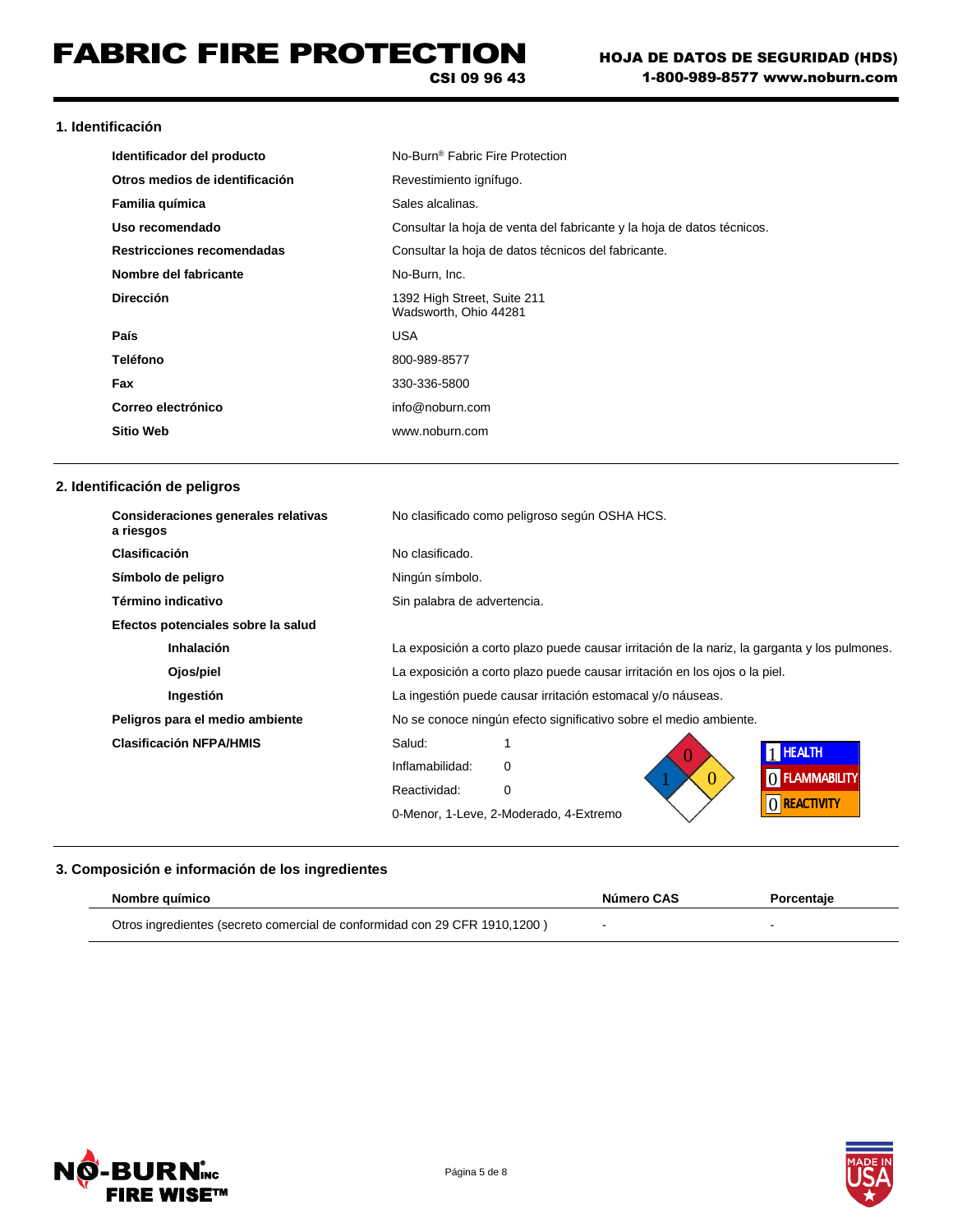# FABRIC FIRE PROTECTION

CSI 09 96 43

#### **4. Medidas de primeros auxilios**

| Inhalación            | Llevar a la persona al aire fresco. Si es necesario, dar respiración artificial o RCP.                                                          |
|-----------------------|-------------------------------------------------------------------------------------------------------------------------------------------------|
| Contacto con la piel  | Lavar la piel con agua y jabón. Lavar la ropa antes de volver a utilizarla.                                                                     |
| Contacto con los ojos | Lavar inmediatamente con una suave corriente de agua tibia durante 15 minutos. Buscar<br>atención médica, si es necesario.                      |
| Ingestión             | No provocar el vómito. Mantener a la persona caliente y en reposo. Dar a beber 2 o 3<br>vasos de aqua. Buscar atención médica, si es necesario. |

## **5. Medidas contra incendios**

| Medios de extinción adecuados                                 | Dióxido de carbono, polvo químico seco, espuma, aqua pulverizada. |
|---------------------------------------------------------------|-------------------------------------------------------------------|
| Medios de extinción inadecuados                               | Ninguno.                                                          |
| Riesgos específicos derivados de la<br>sustancia o mezcla     | Ninguno.                                                          |
| Equipo de protección especial y<br>precauciones para bomberos | Ninguno.                                                          |

#### **6. Medidas en caso de derrame accidental**

| Precauciones para la protección del personal Ninguna. |                                                                                                                                                        |
|-------------------------------------------------------|--------------------------------------------------------------------------------------------------------------------------------------------------------|
| Precauciones para la protección del<br>medio ambiente | Evitar el escurrimiento hacia las alcantarillas, zanjas y vías fluviales.                                                                              |
| Medidas de limpieza                                   | Los derrames deben ser contenidos, solidificados y colocados en recipientes adecuados<br>para su eliminación. Lavar la piel expuesta con jabón y agua. |

### **7. Manipulación y almacenamiento**

| Precauciones para la manipulación segura                | Evitar inhalar los vapores. Evitar el contacto prolongado con la piel.                                                                                       |  |
|---------------------------------------------------------|--------------------------------------------------------------------------------------------------------------------------------------------------------------|--|
| Controles de ingeniería                                 | Utilizar ventilación de escape local si se rocía en el interior. De lo contrario, la ventilación<br>general es adecuada.                                     |  |
| Condiciones necesarias para un<br>almacenamiento seguro | Almacenar en los contenedores originales sellados, en posición vertical y en un lugar<br>fresco y seco, lejos de ácidos concentrados y sustancias alcalinas. |  |
| Temperatura de almacenamiento                           | Mínima 40ºF (4ºC) Máxima: 90ºF (32ºC).                                                                                                                       |  |
| Vida útil                                               | 24 meses a partir de la fecha de fabricación.                                                                                                                |  |

#### **8. Controles de exposición y protección personal**

| Controles de la exposición                                          | Utilice controles de ingeniería adecuados, como una ventilación adecuada. Cuando estos<br>sistemas no son eficaces, se debe usar equipo de protección personal adecuado, que<br>funcione de manera satisfactoria y cumpla con la norma OSHA u otras normas<br>reconocidas.                                                                                                                                                                                                                  |
|---------------------------------------------------------------------|---------------------------------------------------------------------------------------------------------------------------------------------------------------------------------------------------------------------------------------------------------------------------------------------------------------------------------------------------------------------------------------------------------------------------------------------------------------------------------------------|
| Equipo de protección personal<br>Protección para los ojos y la cara | Usar gafas para evitar salpicaduras. La protección para los ojos y la cara debe estar en<br>conformidad con la norma OSHA 29 CFR 1910,133.                                                                                                                                                                                                                                                                                                                                                  |
| Protección para manos y brazos                                      | Se recomienda usar quantes de goma o plástico.                                                                                                                                                                                                                                                                                                                                                                                                                                              |
| Protección respiratoria                                             | Si se rocía, utilizar respirador con purificador de aire aprobado por NIOSH de conformidad<br>con la norma OSHA 29 CFR 1910,134 (d)(1)(ii). Si se utiliza en un área limitada, se<br>recomienda utilizar un respirador con purificador de aire de cara completa (PAPR) o un<br>respirador con suministro de aire (SAR). Utilizar los respiradores de conformidad con las<br>normas 29 CFR 1910,134 (d)(3)(i) (A) Cuadro 1, 29 CFR 1910.134(d)(3)(iii)(B) y 29 CFR<br>1910.134(d)(3)(iv)(B). |



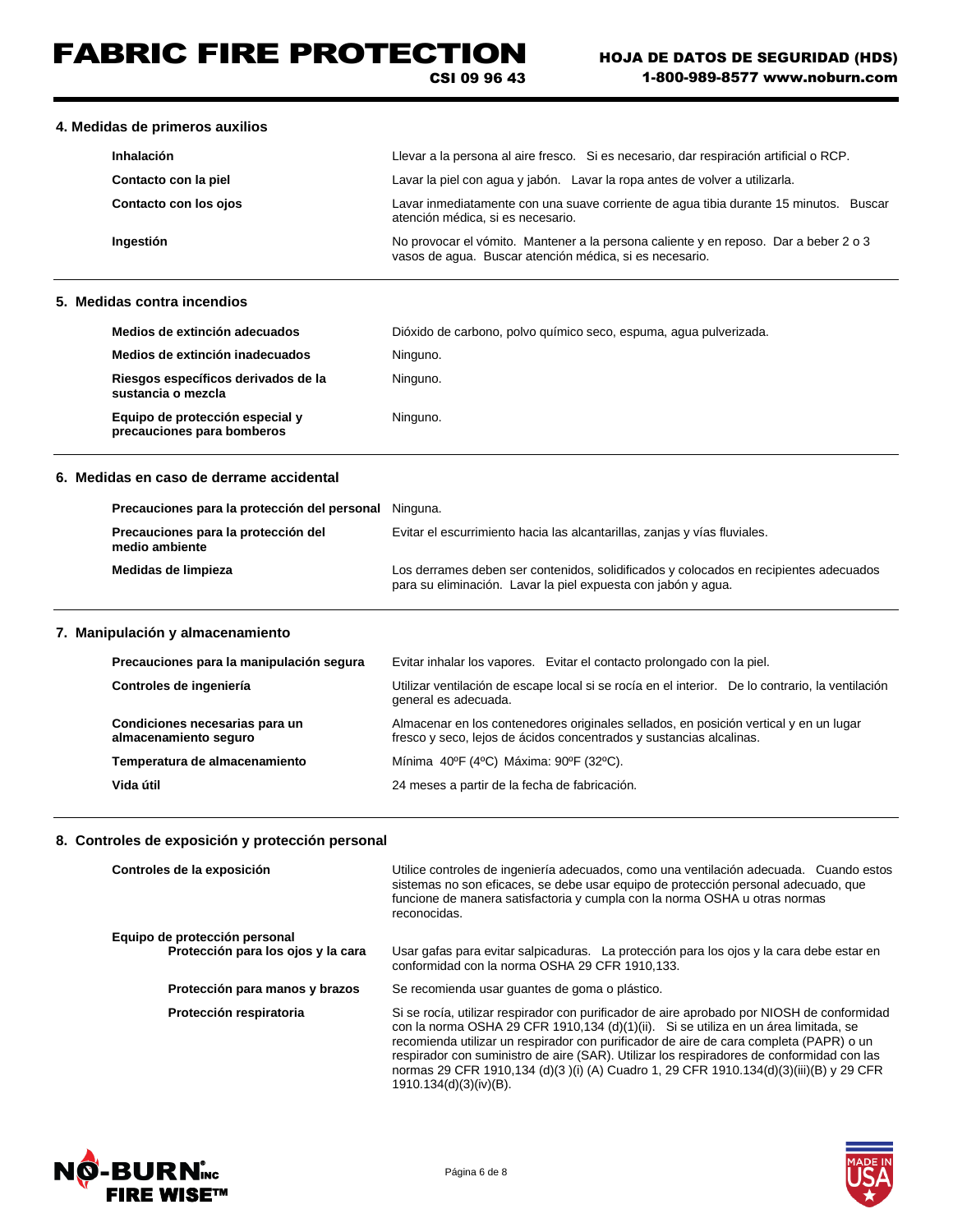## **9. Propiedades físicas y químicas**

| Apariencia                                         |                          |
|----------------------------------------------------|--------------------------|
| <b>Estado físico</b>                               | Líquido.                 |
| Color                                              | Transparente.            |
| Olor                                               | Aroma de manzana verde.  |
| Umbral de olor                                     | No es aplicable.         |
| рH                                                 | $7-8.$                   |
| % de volatilidad por vol                           | 85%                      |
| Punto de congelación                               | No es aplicable.         |
| Punto de ebullición                                | 212°F (100°C).           |
| Punto de inflamación                               | $<$ 212°F (100°C).       |
| Solubilidad en agua                                | Completa.                |
| Gravedad específica                                | 1.08.                    |
| Velocidad de evaporación                           | No es aplicable.         |
| Presión de vapor                                   | No es aplicable.         |
| Densidad del vapor                                 | No es aplicable.         |
| Contenido de químicos orgánicos volátiles          | $0$ g/L.                 |
| Emisión volátil de productos químicos<br>orgánicos | ≤0.5 mg/M <sup>3</sup> . |

### **10. Estabilidad y reactividad**

| Reactividad                     | No reactivo (ninguna reactividad especial). |
|---------------------------------|---------------------------------------------|
| Estabilidad química             | Estable bajo condiciones normales.          |
| <b>Materiales incompatibles</b> | Oxidantes fuertes.                          |
| Materiales de descomposición    | Dióxido de carbono, monóxido de carbono.    |

## **11. Información toxicológica**

| <b>Toxicidad aquda</b>                           | Pruebas de toxicidad de los componentes de la fórmula indican toxicidad oral muy baja o<br>irritación de la piel/ojo. |
|--------------------------------------------------|-----------------------------------------------------------------------------------------------------------------------|
| Efectos potenciales sobre la salud<br>Inhalación | La exposición a corto plazo puede causar irritación de la nariz, la garganta y los pulmones.                          |
| Ojos/piel                                        | La exposición a corto plazo puede causar irritación en los ojos o la piel.                                            |
| Ingestión                                        | La ingestión puede causar irritación estomacal y/o náuseas.                                                           |

### **12. Información ecológica**

| Ecotoxicidad                  | No se dispone de datos. |
|-------------------------------|-------------------------|
| Persistencia y degradabilidad | No se dispone de datos. |
| Potencial de bioacumulación   | No se dispone de datos. |
| Movilidad en el suelo         | No se dispone de datos. |
| Otros efectos adversos        | No se dispone de datos. |